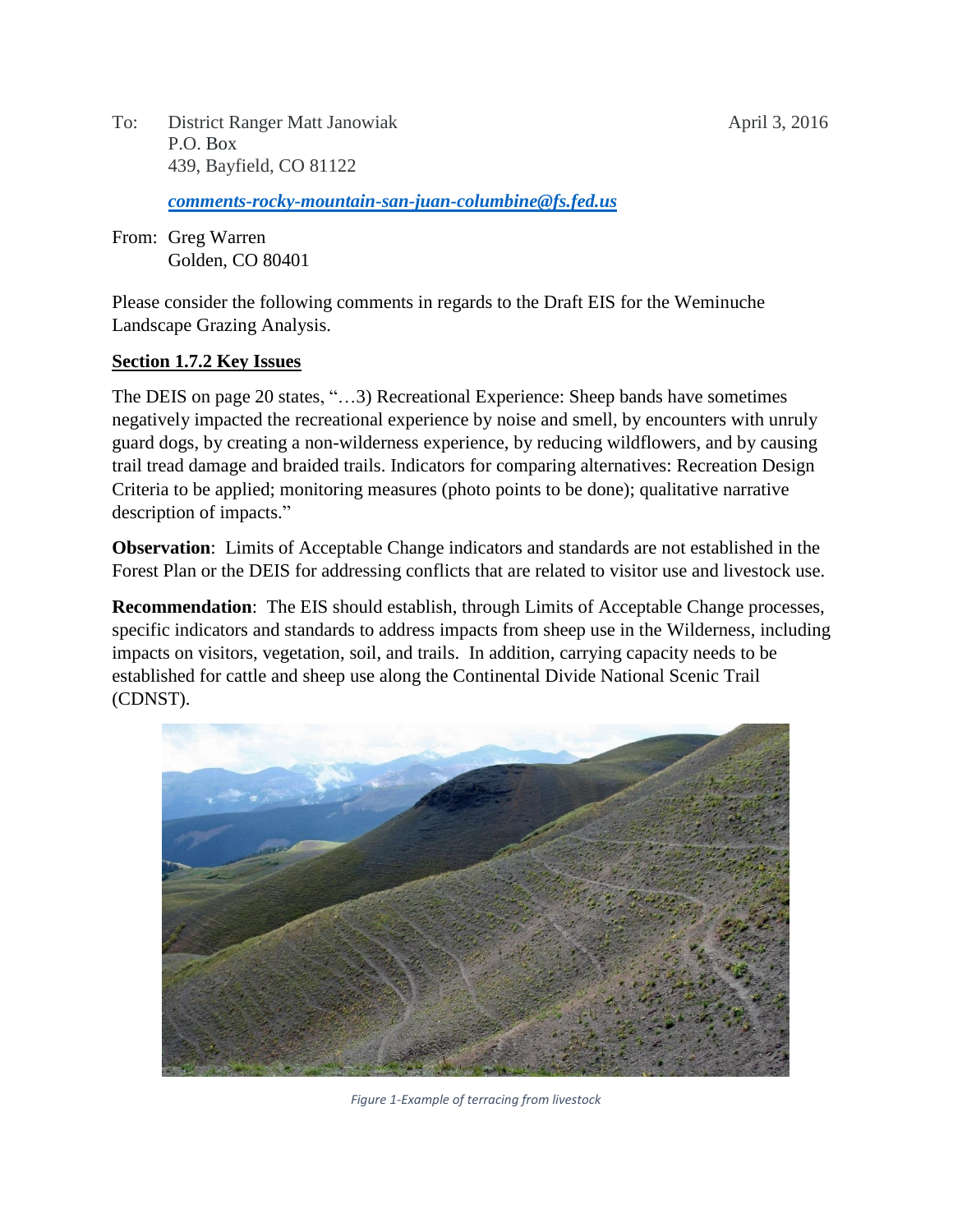### **Section 1.8 COMPLIANCE WITH ADMINISTRATIVE FRAMEWORK**

The DEIS on page 24 states that, "NEPA at 40 CFR 1502.25(a) directs "to the fullest extent possible, agencies shall prepare draft environmental impact statements concurrently with and integrated with …other environmental review laws and executive orders…."

**Observation**: The Wild and Scenic Rivers Act and National Trails System Act are not listed.

**Recommendation**: Add this legislation to the administrative framework list. Also, reference the 3.11 Forest Plan direction.

#### Desired Conditions

3.11.1 Consistent with their designation, the significant scenic, historic, recreation and natural resources for each trail are identified, interpreted, and protected. The values for which these trails were established are retained.

3.11.2 The Continental Divide National Scenic Trail and the Colorado Trail provide opportunities for remote backcountry recreation, challenge, and solitude, except where they come near area communities (where more people and development may be encountered). 3.11.3 The Continental Divide National Scenic Trail and the Colorado Trail are nonmotorized trails and have high scenic integrity.

3.11.11 Other resource activities should be designed in order to meet scenic quality objectives for these special designation trails (generally, a foreground and middle-ground of very high to high scenic integrity or VRM Class II).

### Additional Guidance

• Continental Divide National Scenic Trail Comprehensive Plan (USFS 2009c)

### **Section 2.1 ALTERNATIVES CONSIDERED BUT ELIMINATED FROM DETAILED ANALYSIS**

The DEIS on page 33 states that there was a request to, "Prohibit grazing within a prescribed distance from the Continental Divide Trail. This suggestion would be impractical to implement on the ground. While permittees are encouraged to avoid the major recreation trails, it is not possible to manage sheep grazing to such a level of precision. There are also cases where a trail follows the only logical route of ingress or egress, which is due to the fact that many trails were originally livestock driveways before they were used by recreationists."

**Observation**: The CDNST is more than a "recreational trail," and must be managed to protect the CDNST "nature and purposes" values.

**Recommendation**: Sheep and cattle grazing should be addressed in a CDNST unit plan, which is approved by the Forest Supervisor (FSM 2353.4). Sheep and cattle use along the CDNST is only allowed if the use does not substantial interfere with the nature and purposes of the CDNST. See CDNST background information that is found in **Appendix A**.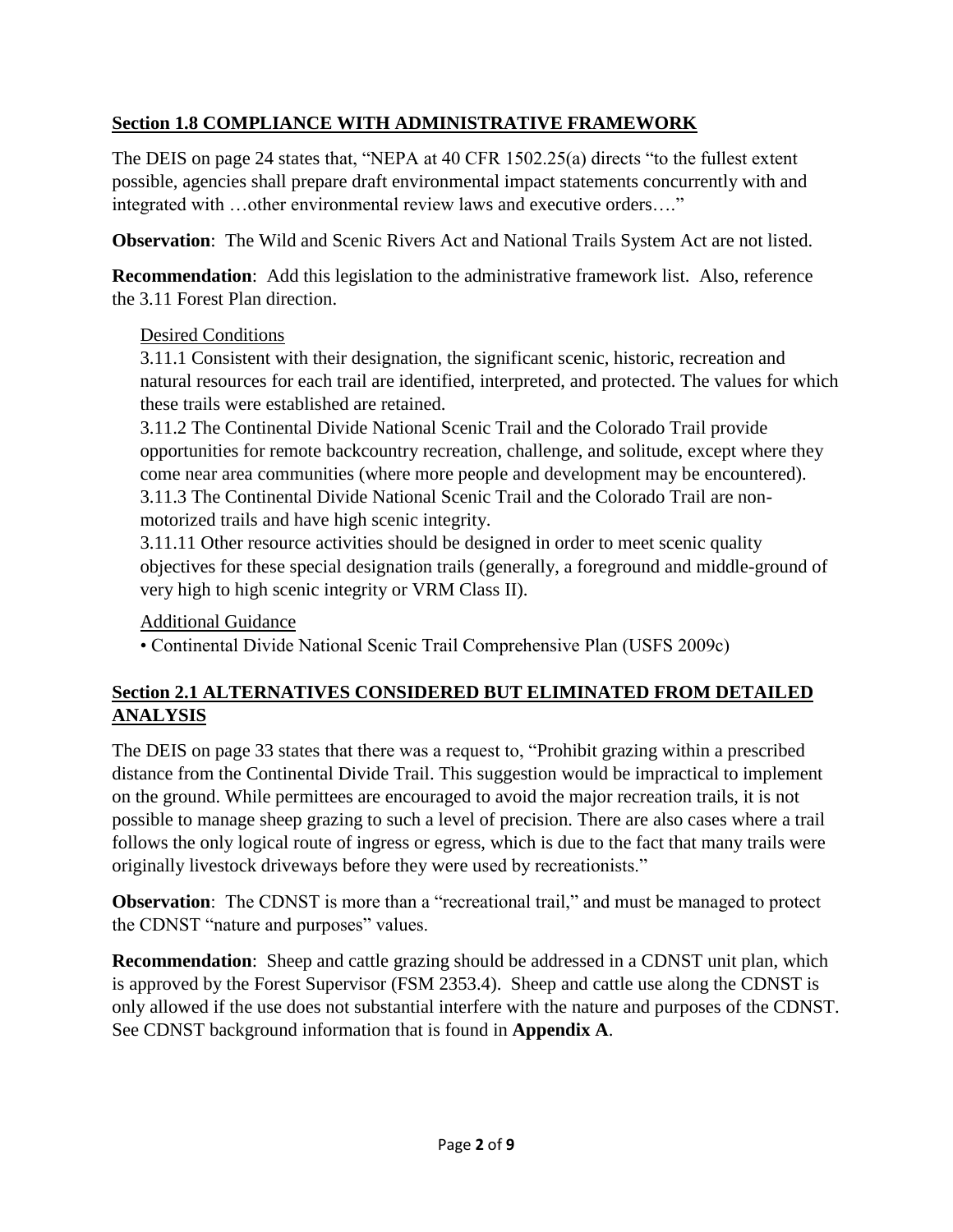### **Section 2.2.4 Alternative 4 – Preferred Alternative - Adaptive Management / Vacant Allotments with Restocking Requirements**

The DEIS on page 47 states, "…The following list of requirements must occur should restocking be considered in the future.

Restocking Requirements for Vacant Allotments

- NEPA analyses with accompanying decision must be conducted. The NEPA analysis will include the appropriate level of analysis of risk of contact between bighorn and domestic sheep, and must also consider and mitigate other conflicts, such as with recreation uses and outfitters.
- Stocking can only be done when compliance with plan standards is demonstrated (e.g. preventing physical contact between bighorn and domestic sheep).
- Species viability requirements must be met.
- Pre-stocking aerial surveys will be conducted, with a minimum of two overflights within two weeks prior to stocking.
- The stocking of any vacant allotments (single allotment or any combination of vacant allotments) will not add to the cumulative risk of disease transmission to bighorn sheep."

**Observation**: Restocking requirements do not address assuring that the requirements of the Wild and Scenic River Act and National Trails System Act are addressed prior to restocking.

**Recommendation**: The restocking list should include the following requirements:

- Assure that Wild and Scenic River Outstanding Remarkable Values are protected as described in FSH 1909.12 Chapter 80.
- Assure that CDNST nature and purposes are protected following processes that are described in the 2009 CDNST Comprehensive Plan, FSH 1909.12 24.43, FSM 2353.4, and E.O. 13195. A determination must be made that sheep and cattle use will not substantially interfere with CDNST nature and purposes prior to restocking. CDNST decisions are the responsibility of the Forest Supervisor.

These recommended for restocking requirements would be applicable to this EIS if Alternatives 2 or 3 were to be selected.

### **CHAPTER 3 - AFFECTED ENVIRONMENT AND ENVIRONMENTAL CONSEQUENCES; 3.4 RECREATION /WILDERNESS**

**Observation:** The effects on Wilderness, Wild and Scenic River, and CDNST primary values are not addressed.

**Recommendation:** Discussions need to be added to chapter 3 for each alternative that describe and address effects on "Wilderness Character," Wild and Scenic River "Outstanding Remarkable Values," and the CDNST "Nature and Purposes."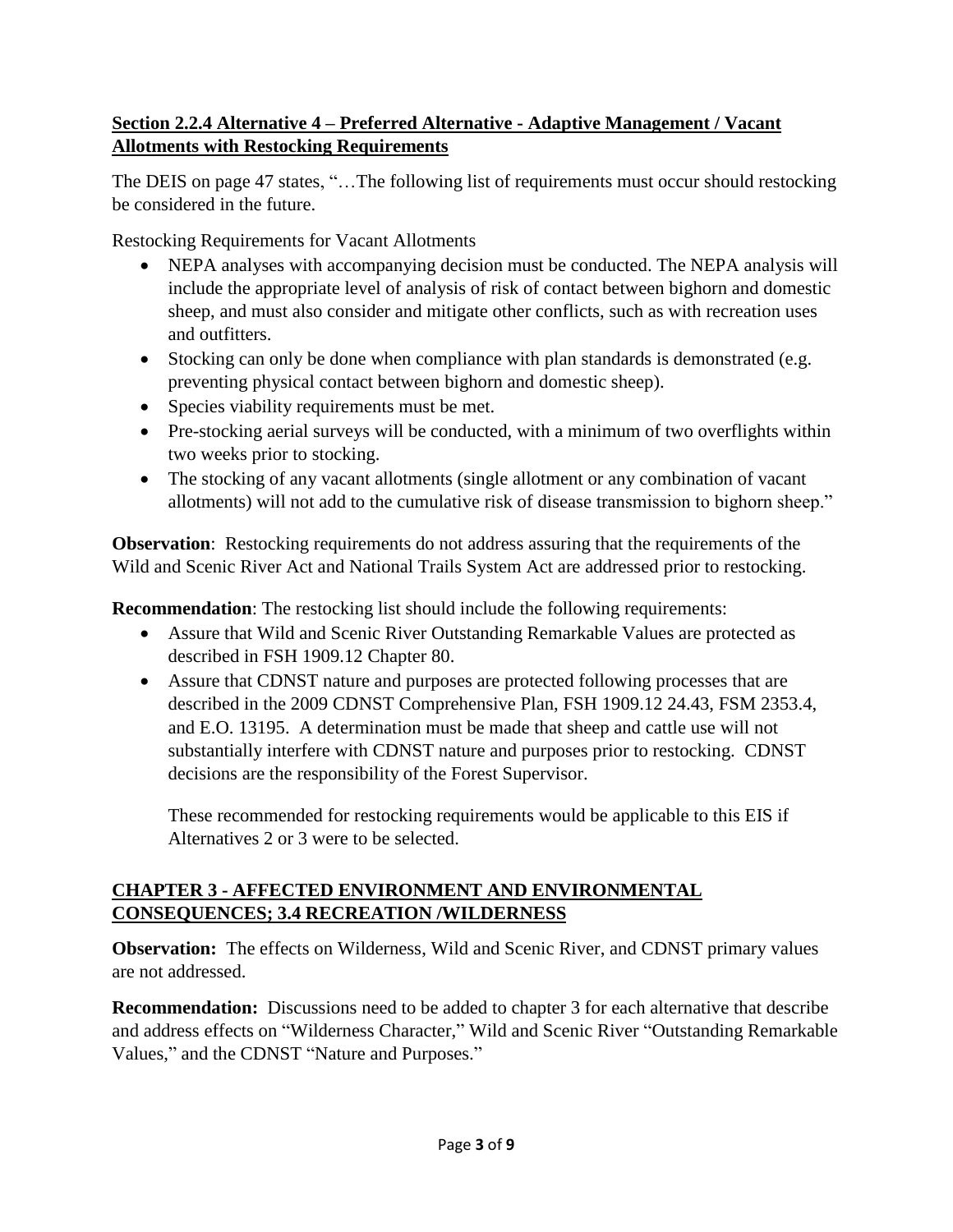

*Figure 2 – CDNST through the project area*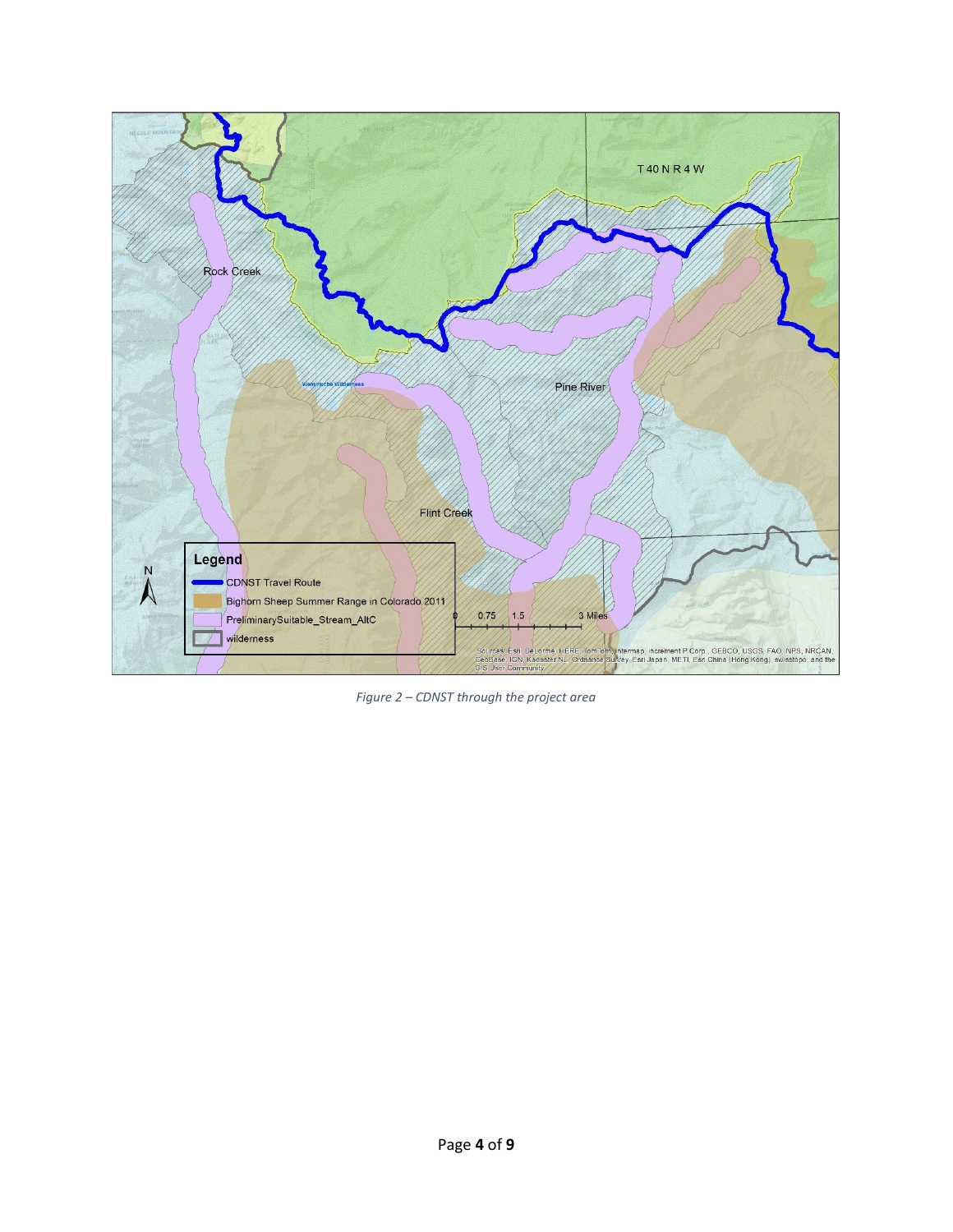# **Appendix A – CDNST Background Information**

## **Nature and Purposes**

The nature and purposes (NTSA, Sec.7(c)) of the CDNST must be described and used as a basis for determining what activities and resource uses are allowed along the CDNST corridor. The nature and purposes of the CDNST may differ somewhat from those of other national scenic trails. The definition is formulated by extrapolating from the Trails for America report, NTSA, associated Congressional Reports, and CDNST Study Report:

### *Trails for America*

Trails for America (1966), a report prepared by the Bureau of Outdoor Recreation in response to President Johnson's Natural Beauty Message of February 8, 1965, describes that, "the entire length of each national scenic trail, together with sufficient land area on both sides to safeguard adequately and preserve its character, should be protected…."

### *National Trails System Act*

NTSA Sec. 3. [16 U.S.C. 1242] (a) (2). "National scenic trails, established as provided in section 5 of this Act, which will be extended trails so located as to provide for maximum outdoor recreation potential and for the conservation and enjoyment of the nationally significant scenic, historic, natural, or cultural qualities of the areas through which such trails may pass."

NTSA Sec. 5 [16 U.S.C. 1244] (f) … "the responsible Secretary shall...submit...a comprehensive plan for the acquisition, management, development, and use of the trail, including but not limited to, the following items: (1) specific objectives and practices to be observed in the management of the trail, including the identification of all significant natural, historical, and cultural resources to be preserved...."

NTSA Sec. 7. [16 U.S.C. 1246] (c). "Other uses along the trail, which will not substantially interfere with the nature and purposes of the trail, may be permitted...[To] the extent practicable, efforts be made to avoid activities incompatible with the purposes for which such trails were established. The use of motorized vehicles by the general public along any national scenic trail shall be prohibited...."

### *CDNST Study Report*

The Study Report of 1976, prepared by the Bureau of Outdoor Recreation in response to the identification of the CDNST, under the NTSA, as as a potential addition to the national trails system, describes that, "The primary purpose of this trail is to provide a continuous, appealing trail route, designed for the hiker and horseman, but compatible with other land uses... One of the primary purposes for establishing the Continental Divide National Scenic Trail would be to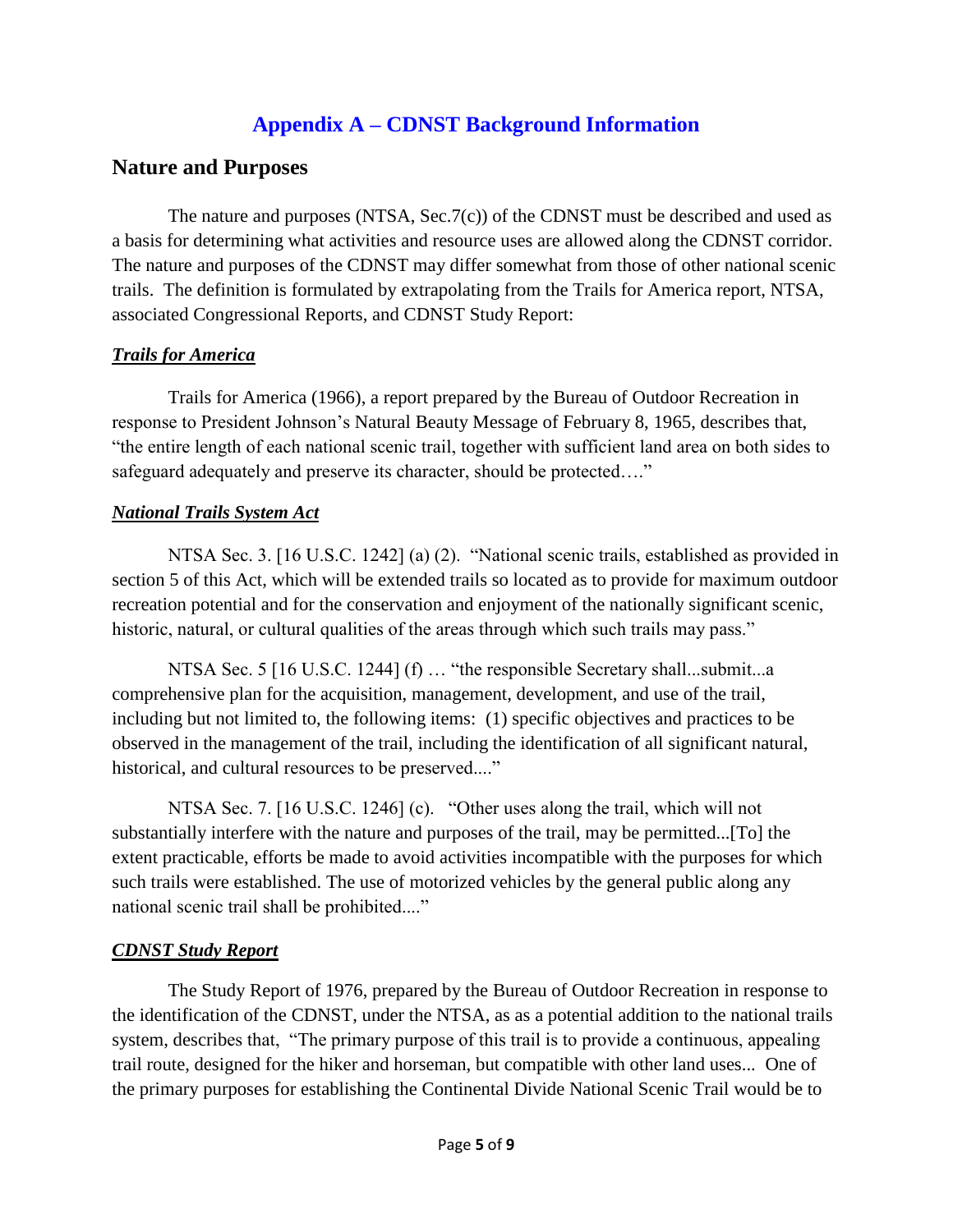provide hiking and horseback access to those lands where man's impact on the environment has not been adverse to a substantial degree and where the environment remains relatively unaltered. Therefore, the protection of the land resource must remain a paramount consideration in establishing and managing the trail. There must be sufficient environmental controls to assure that the values for which the trail is established are not jeopardized...

The trail experience on or near the Divide is an intimate one, for one can walk or ride horseback across vast fields of wildflowers and contemplate a story dating from the dawn of earth's history. This story began when a portion of the earth was thrust upward, creating the sharp precipitous peaks that were sculptured into rich land forms leaving sparkling lakes, crystalclear streams, and myriads of cascading waterfalls. Along the way, the tranquility of the alpine meadows, verdant forests and semi-desert landscape overwhelms everyone who passes that way. The trail would provide the traveler his best encounter with the Continental Divide — its serenity and pure air — and would supply for every trail traveler some of the world's most sublime scenes...

The basic goal of the trail is to provide the hiker and rider an entree to the diverse country along the Continental Divide in a manner, which will assure a high quality recreation experience while maintaining a constant respect for the natural environment... The Continental Divide Trail would be a simple facility for foot and horseback use in keeping with the National Scenic Trail concept as seen in the Appalachian and Pacific Crest Trails."

#### *CDNST Leadership Council*

The CDNST Leadership Council, in 2004, established a Vision and Guiding Principles for the development and protection of the CDNST. The Vision for the CDNST is: "Complete the Trail to connect people and communities to the Continental Divide by providing scenic, highquality, primitive hiking and horseback riding experiences, while preserving the significant natural, historic, and cultural resources along the Trail." The Council's membership consists of senior Forest Service, Bureau of Land Management, and National Park Service responsible officials.

### *Public Involvement in the Formulation of Policy*

The formulation of the nature and purposes direction for the CDNST was developed through a public process (36 CFR 216) and approved by Associate Chief Hank Kashdan as documented in Federal Register: October 5, 2009 (74 FR 51116). The following is the response to nature and purposes comments –

"The amendments to the 1985 CDNST Comprehensive Plan and corresponding directives are to ensure that the nature and purposes of the CDNST track those in the 1976 CDNST Study Report and 1977 CDNST Final Environmental Impact Statement, which were prepared pursuant to the NTSA (16 U.S.C. 1244(b)). The 1976 CDNST Study Report states: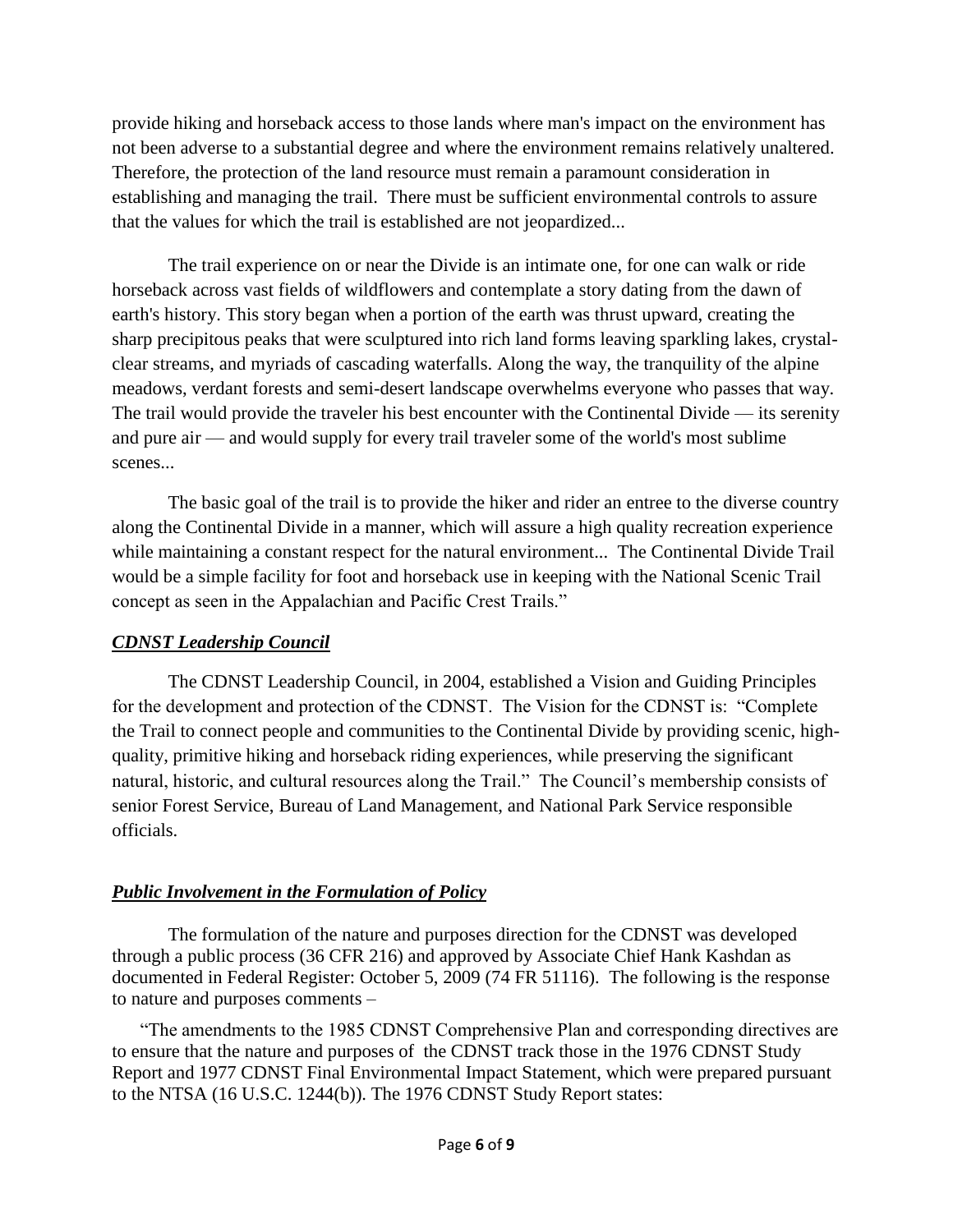The primary purpose of this trail is to provide a continuous, appealing trail route, designed for the hiker and horseman, but compatible with other land uses. \* \* \* One of the primary purposes for establishing the Continental Divide National Scenic Trail would be to provide hiking and horseback access to those lands where man's impact on the environment has not been adverse to a substantial degree and where the environment remains relatively unaltered. Therefore, the protection of the land resource must remain a paramount consideration in establishing and managing the trail. There must be sufficient environmental controls to assure that the values for which the trail is established are not jeopardized. \* \* \* The basic goal of the trail is to provide the hiker and rider an entree to the diverse country along the Continental Divide in a manner, which will assure a highquality recreation experience while maintaining a constant respect for the natural environment. \* \* \* The Continental Divide Trail would be a simple facility for foot and horseback use in keeping with the National Scenic Trail concept as seen in the Appalachian and Pacific Crest Trails.

Thus, the 1976 CDNST Study Report states that the primary purpose of the CDNST is to provide a high-quality recreation experience for hiking and horseback riding.

Consistent with the NTSA, the 1976 CDNST Study Report, and the 1977 CDNST Final Environmental Impact Statement, the amended CDNST Comprehensive Plan states that the nature and purposes of the CDNST are to provide for high-quality scenic, primitive hiking and horseback riding opportunities and to conserve natural, historic, and cultural resources along the CDNST corridor. The amended CDNST Comprehensive Plan and final directives implementing the amendments to the CDNST Comprehensive Plan on National Forest System lands provide that backpacking, nature walking, day hiking, horseback riding, nature photography, mountain climbing, cross-country skiing, and snowshoeing are compatible with the nature and purposes of the CDNST.... The amendments to the CDNST Comprehensive Plan and directives ensure consistency with the nature and purposes of the CDNST in the context of right-of-way acquisition, land management planning, scenery management, recreation resource management, motor vehicle use, trail and facility standards, and carrying capacity.'

The 1983 amendment to the NTSA, which added 16 U.S.C. 1246(j), does not modify the nature and purposes of the CDNST. The added subsection simply lists uses and vehicles that may be permitted on National Trails generally.

The NTSA states that all National Scenic Trails must be so located to provide for maximum outdoor recreation potential and conservation of natural, historic, and cultural resources (16 U.S.C. 1242(a)(2)). This requirement is reflected in the nature and purposes statement in the amended CDNST Comprehensive Plan, which states that the nature and purposes of the CDNST are to provide for high-quality scenic, primitive hiking and horseback riding opportunities and to conserve natural, historic, and cultural resources along the CDNST corridor. Where possible, the CDNST will be located in primitive or semi-primitive nonmotorized settings, which will further contribute to providing for maximum outdoor recreation potential and conservation of natural, historic, and cultural resources in the areas traversed by the CDNST....

The Forest Service has removed the words `non-motorized' and `recreational' from the nature and purposes statement for the CDNST, as these words were redundant. `High-quality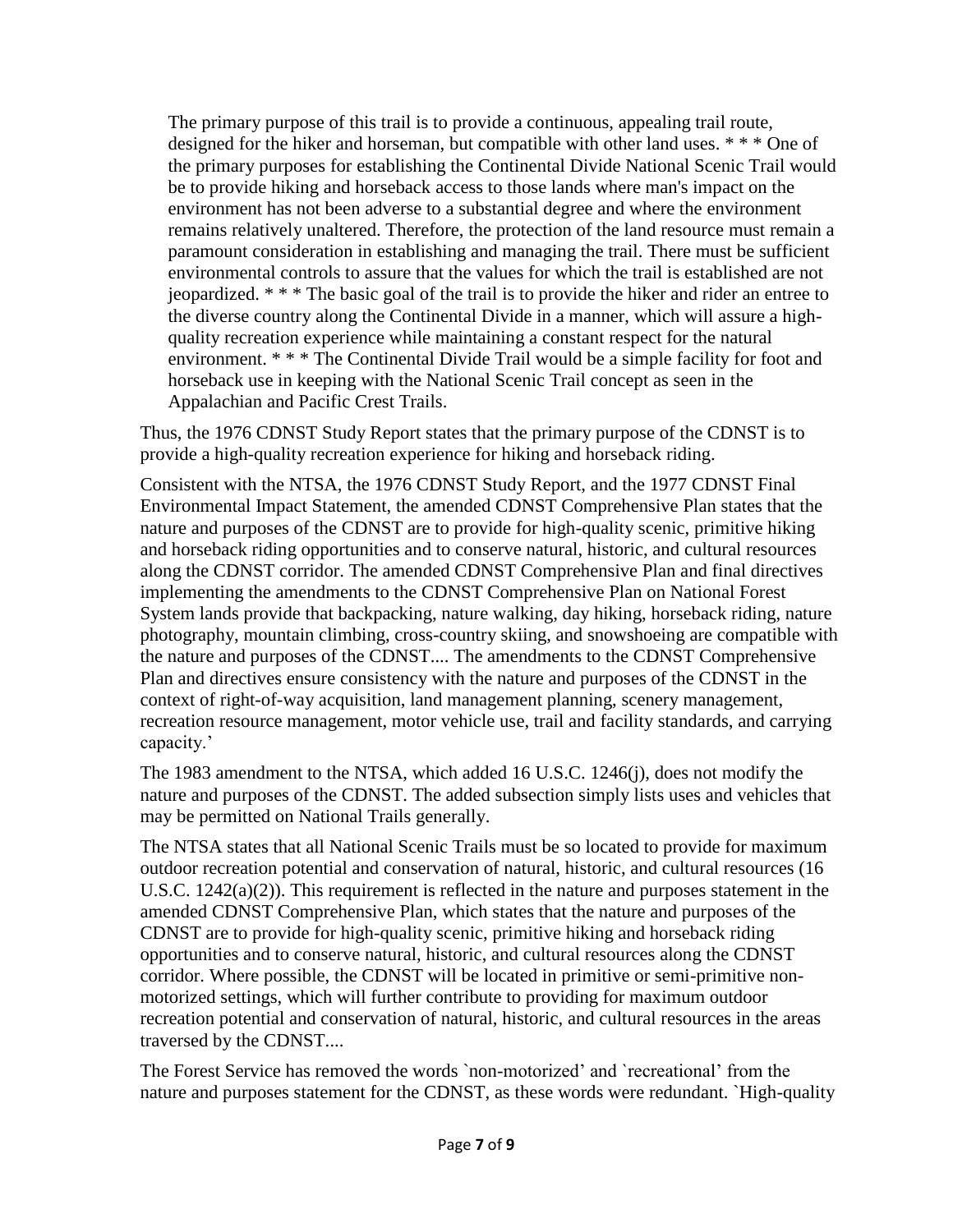scenic, primitive hiking and horseback riding' are non-motorized recreation opportunities. The Agency has not removed the word `primitive' from the nature and purposes statement, as it is not redundant and is not ambiguous. It means `of or relating to an earliest or original stage or state....' Preferred recreation settings, including primitive or semi-primitive nonmotorized categories, are delineated in the Forest Service's Recreation Opportunity Spectrum system (FSM 2311.1) and described in the CDNST Comprehensive Plan, Chapter IV(B)(5).

The amendments to the 1985 CDNST Comprehensive Plan apply throughout the document to the extent applicable, not just to the provisions that are specifically referenced in the amendments. The Forest Service agrees that this intent should be expressly stated. Therefore, the Agency has added the following statement to the amendments:

To the extent there is any inconsistency between the foregoing revisions and any other provisions in the 1985 CDNST Comprehensive Plan, the foregoing revisions control."

#### *Summary*

In consideration of the language in the NTSA, Congressional Reports, CDNST Study Report and public comments, the nature and purposes policy for the CDNST is: "The nature and purposes of the CDNST are to provide for high-quality scenic, primitive hiking and horseback riding opportunities and to conserve natural, historic, and cultural resources along the CDNST corridor" (CDNST Comprehensive Plan and FSM 2353.42)*.*

# **Planning Considerations**

National Trails are administered as trail corridors. Managers should establish plan components that address (1) desired visitor experience opportunities and settings, and (2) the conservation of scenic, natural, historical, and cultural qualities of the corridor. In addition, supporting standards and guidelines need to be established to achieve desired conditions and objectives, and monitoring methods are to be described.

Project proposals may bring the CDNST into the scope of a NEPA process due to potential direct, indirect, and cumulative impacts of past actions and new proposals that may substantially interfere with the nature and purposes of the CDNST (40 CFR 1508.25(c)). This in turn could trigger the need for a land and resource management plan amendment, and on National Forest System lands, the development of a CDNST Unit Plan. Land management plans are to protect potential CDNST rights-of-way and high potential route segments where the rights-of-way is yet to be selected and the travelway officially located (1246(a)(2) and 16 U.S.C. 1244(f)(3)). Until the CDNST rights-of-way is selected and the corridor is located, the Agencies must not undertake any major Federal action which (1) may adversely impact potential CDNST rights-of-way and corridor locations, (2) limit the choice of reasonable alternatives, and (3) prejudice ultimate rights-of-way and locations decisions (40 CFR 1506.1).

### **CDNST Management Direction**

Comprehensive plan requirements (16 U.S.C. 1244(f)) for the CDNST are addressed through staged or stepped-down decision processes: (1) the 2009 Comprehensive Plan